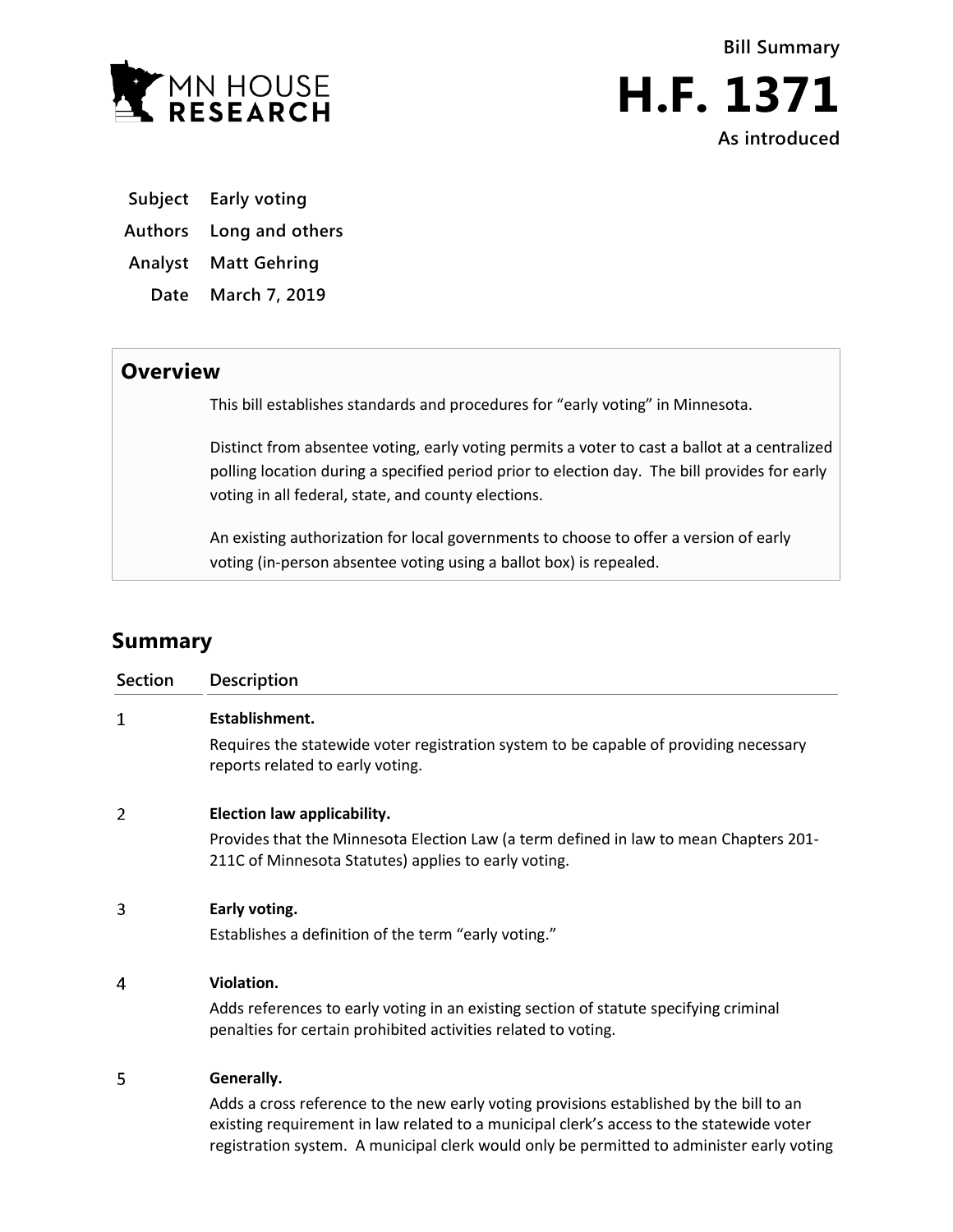### **Section Description**

if the clerk has the technical capacity to access the statewide voter registration system and has undergone training approved by the secretary of state.

#### 6 **Town elections.**

Prohibits in-person absentee voting during the period designated for early voting as provided later in the bill.

#### $\overline{7}$ **County auditor's and municipal clerk's offices to remain open.**

Modifies the time that the county auditor's office and the municipal clerk's office must be open to accept absentee ballots. Current law requires these offices to be open until 5:00 p.m. on the day immediately preceding an election; the bill would modify the standard to require the offices be open from 8:00 a.m. to noon on the day immediately preceding an election in which early voting will be used (the existing 5:00 p.m. standard would continue to apply to other types of elections).

#### 8 **Establishment; applicable laws.**

Adds a reference to administration of early voting in the section of law related to establishment of ballot boards.

#### 9 **Duties of ballot board; early voting.**

Establishes duties of a ballot board related to early voting. In addition to procedures established later in the bill, the ballot board must make a record of voters who cast ballots early and count the ballots using procedures that apply to the ballot board in existing law, and as provided in this bill.

#### 10 **Record of voting.**

Provides that a voter who casts an early voting ballot may not be permitted to cast another ballot at the election.

This section also provides a conforming reference to the time after which a voter whose absentee ballot has been accepted is no longer permitted to cast a ballot at the election.

#### 11 **Opening of envelopes.**

Provides that absentee ballots may be opened and processed following the close of business on the day prior to the beginning of the early voting period.

#### 12 **Storage and counting of absentee and early voting ballots.**

Adds references to early voting in the existing law related to the storage and counting of ballots by a ballot board.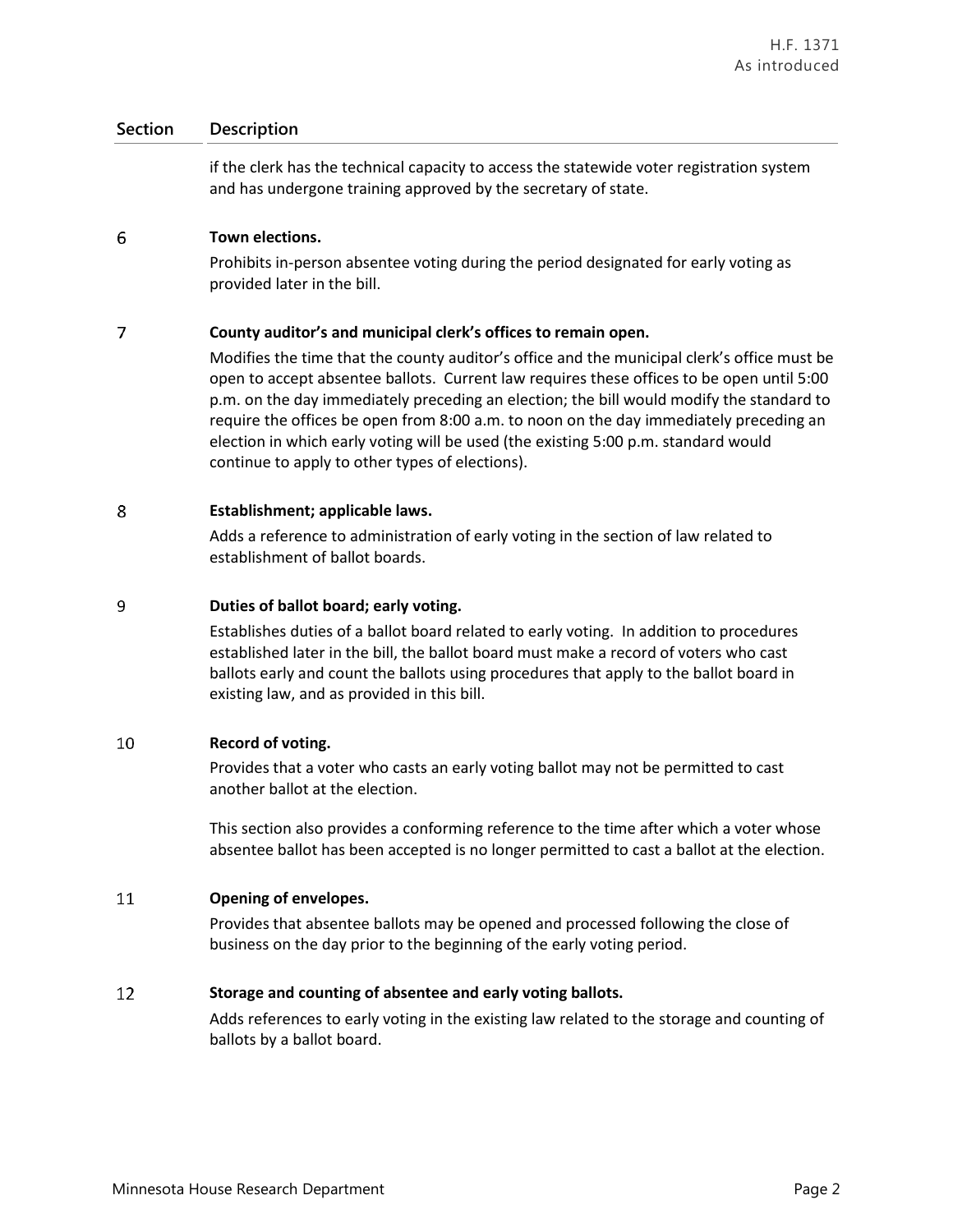### **Section Description**

#### 13 **Early voting.**

Permits any eligible voter to vote in person prior to election day using the procedures established in this bill. Early voting must be available at federal, state, and county elections. Cities are permitted to authorize early voting for city elections following procedures established in the bill.

#### 14 **Time period for early voting.**

Requires early voting to be available for every primary, general, or special election subject to early voting beginning 30 days prior to election day, through 5:00 p.m. on the third day prior to the election. Voters in line at 5:00 p.m. on the third day prior to the election must be permitted to vote.

#### 15 **Hours for early voting.**

Requires early voting to be open from 8:00 a.m. to 4:30 p.m. weekdays, but from 8:00 a.m. to 8:00 p.m. on at least one of those weekdays, and from 10:00 a.m. to 5:00 p.m. on the two Saturdays prior to the election.

#### 16 **Locations for early voting.**

Requires early voting to be available in polling places designated in the county auditor's office, and at the municipal clerk's office, if the clerk has been delegated the responsibility to administer absentee voting, and at other county or city-owned buildings designated by the county auditor or municipal clerk.

The polling place for early voting must include equipment accessible for voters' disabilities.

#### 17 **Notice to voters.**

Requires the county auditor or municipal clerk to prepare a notice of the days, times, and locations for early voting. The notice must be posted at least 14 days prior to the start of early voting on the websites of the county and any municipality where an early voting location is designated. Procedures for publication of the notice in an official newspaper are provided if the jurisdiction does not have a website.

#### 18 **Procedures for early voting.**

Establishes procedures for casting a ballot using early voting, including a requirement that the voter sign the certification required of all voters voting on election day, and that a voter be permitted to register on-site if necessary. Ballots cast using early voting must be processed and counted by a ballot board.